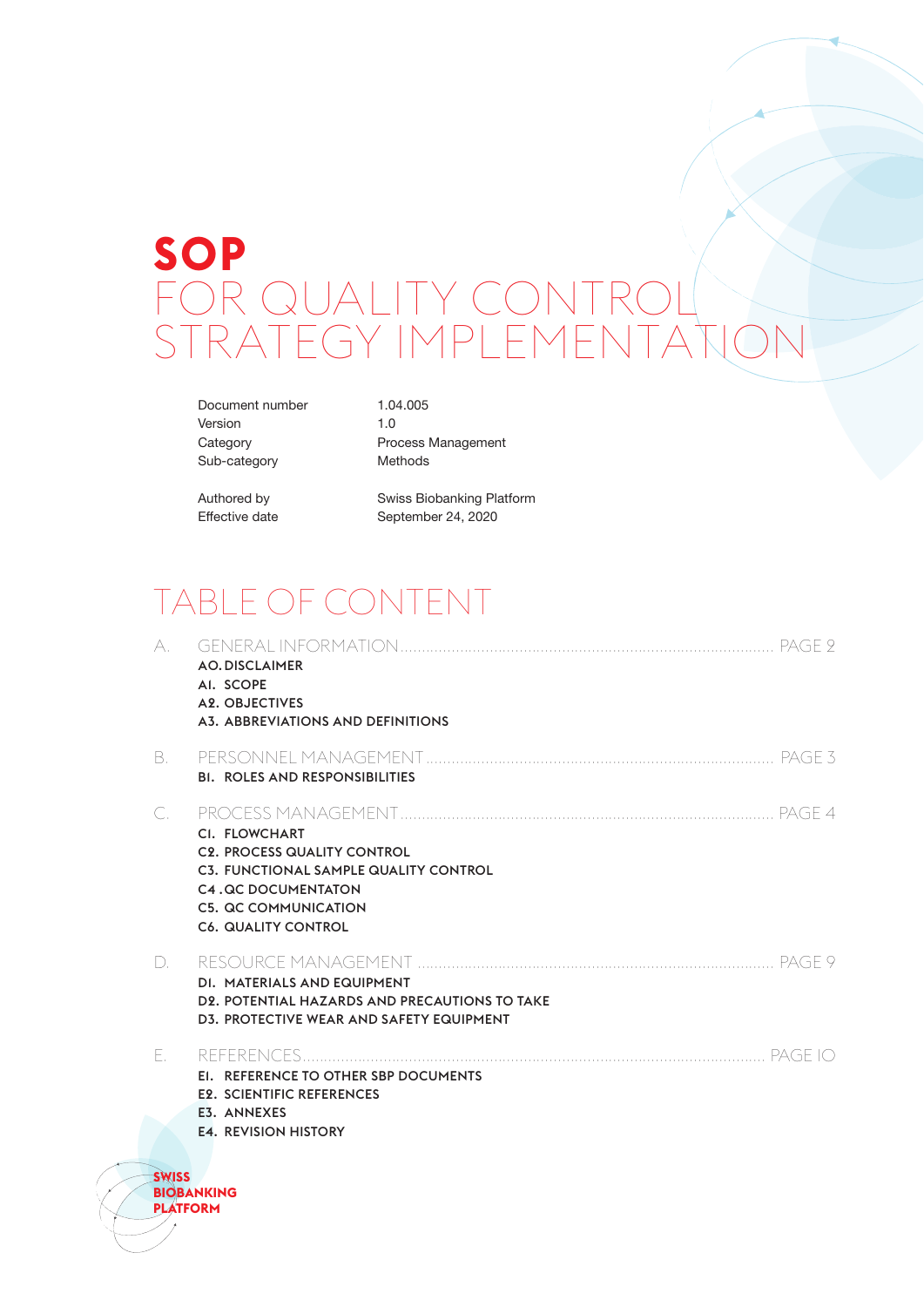# A. GENERAL INFORMATION

#### **A0. DISCLAIMER**

The SBP SOPs are based on Good Biobanking Practices<sup>1</sup> and should serve as a reference guidance for bio*banks to develop site-specific Work Instructions. It is the biobank responsibility to adapt this document to reflect its own practice and highlight the biobank relevant specificities.*

#### **A1. SCOPE**

In particular, this document provides a guidance on the developments to be implemented by the biobank to assess the quality of its biological material and related activities. This strategy focuses on measuring the performance of the operational processes related to the objectives described in the Quality Manual. Based on these objectives, measures are proposed to monitor process and sample quality.

- **>** Process quality is evaluated based on specific quality indicators corresponding to the critical aspects of each biobanking process. These quality indicators should be defined and specific measurements (i.e. In-process and Post-process Quality Controls) with pre-defined criteria should be proposed to monitor them. Additionally, external Process Quality Control could be implemented by the biobank through Proficiency testing, or peer-reviewed Quality Controls.
- **>** Functional Sample quality is evaluated when applicable related to a known downstream analysis and application.

Importantly, this document does not focus on data quality control, even if some aspects are mentioned when they are inextricably linked to the presented concepts.

#### **A2. OBJECTIVES**

- **>** Determine the procedure for internal Process QC by setting up Process Quality Indicators and their monitoring.
- **>** Determine the procedure for external Process QC (Proficiency testing or peer-reviewed QC), if applicable.
- **>** Determine the procedure for functional Sample QC, if applicable.
- **>** Ensure that every QC result has been documented appropriately.
- **>** Ensure that QCs serve as a basis for implementation of corrective measures and continuous quality improvement (see SBP SOP 1.04.003 Improvement Management).
- **>** Ensure that the Quality Policy defined in the Quality Manual is updated according to QC results and that the quality objectives are met (see SBP SOP 1.04.003 Improvement Management).

### **A3. ABBREVIATIONS AND DEFINITIONS**

For this document, the following abbreviations apply.

- BIMS = Biobank Information Management System
- HIL = Hemolysis, Icterus and Lipemia
- NC = Non-conformity
- QMS = Quality Management System
- QC = Quality Control
- QI = Quality Indicator
- QR = Quality Representative
- SBP = Swiss Biobanking Platform
- SOP = Standard Operating Procedure

#### For this document, the following definitions apply.

Data verification process: procedure that shall be carried out periodically to confirm the integrity of the associated data (See SOP 1.02.003 Data and Sample Traceability).

Quality Indicator: feature indicating the extend to which the biobanked samples meet the needs and the expectations as defined in the quality objectives.

Quality Control: operational techniques or activities used to verify quality requirements. Quality Controls are derived from Quality Indicators.

References for Good Biobanking Practices are the professional standards described in the document "Ethical, legal and professional compliance list for human research biobanks applicable in Switzerland", available on SBP website (www.swissbiobanking.ch).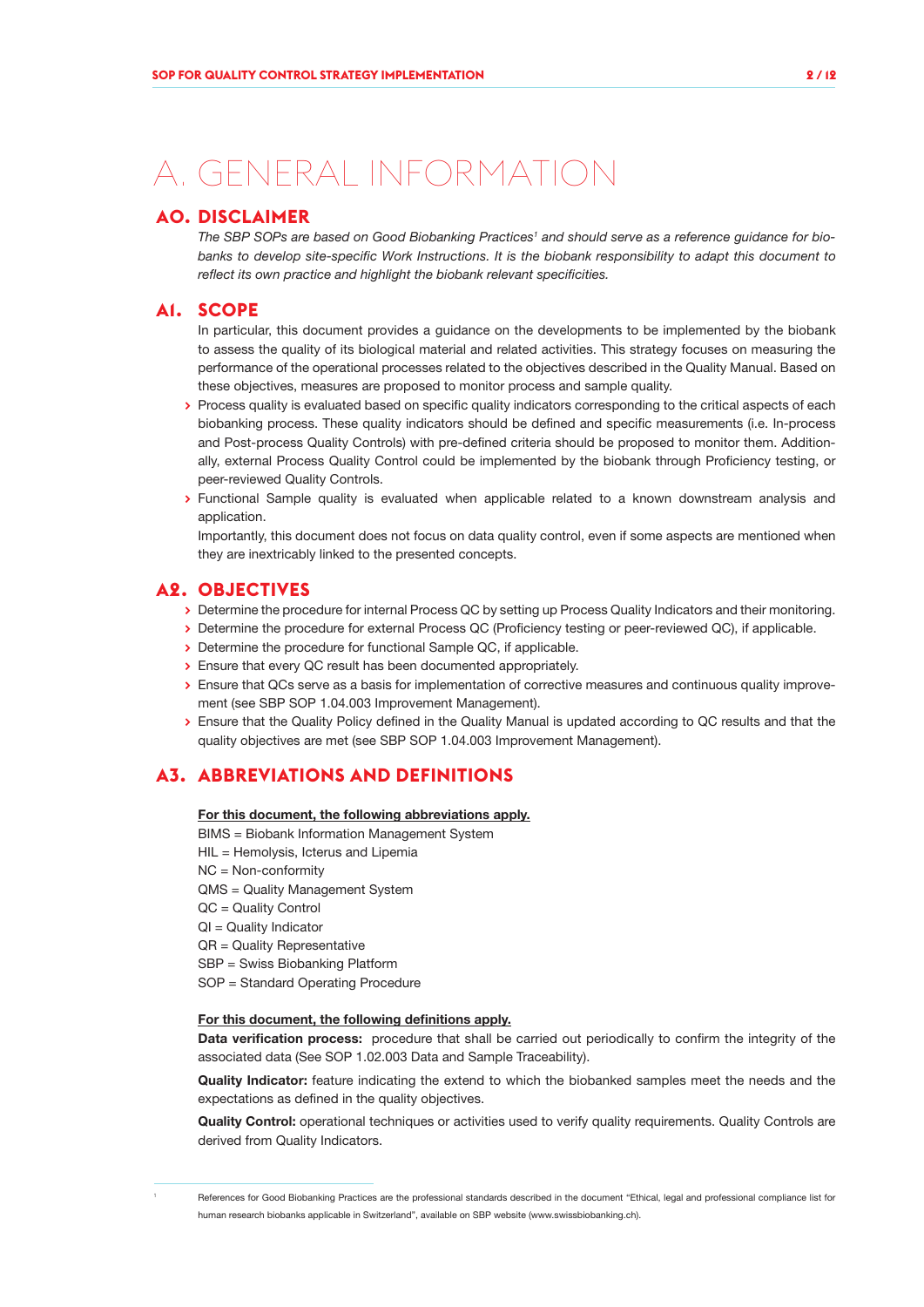Internal Quality Control: Routine QC that are performed by the biobank itself.

External Quality Control: QC performed by an external entity, such as proficiency or peer-reviewed testing.

Functional Sample Quality Control: Quality check focusing on the sample and related to its end-use function, as an application-specific analysis.

In-process Quality Control: Internal QC that are performed during the activities.

Monitoring: Follow up of a quality indicator over time.

Post-process Quality Control: Monitoring and analysis of the Internal QC performed after the activities at a defined frequency.

Process Quality Control: Monitoring focusing on the biobanking processes, to verity their reliability and reduce biobank-dependent bias. Process quality is evaluated indirectly with QC related to participant (e.g: consent documentation), the environment (e.g: equipment maintenance) and the samples (e.g: volume, concentration).

Proficiency testing: Evaluation by an external entity of the performance of an individual biobank regarding its processes, based on pre-defined criteria. It involves comparison with other similar biobanks all over the world.

Peer-reviewed testing: Comparison between several partner biobanks of the process efficiency obtained on the same reference samples in accordance with pre-defined criteria.

Sample verification process: Procedure that shall be carried out periodically to confirm that the appropriate biological material is in the correct location as indicated by the BIMS (See SOP 1.02.003 Data and Sample Traceability).

See SBP Glossary for other definitions.

## B. PERSONNEL MANAGEMENT

### **B1. ROLES AND RESPONSIBILITIES**

| <b>BB</b> personnel               | <b>Responsibility / role<sup>2</sup></b>                                                                                                                                                                                                                                     |  |  |  |  |  |
|-----------------------------------|------------------------------------------------------------------------------------------------------------------------------------------------------------------------------------------------------------------------------------------------------------------------------|--|--|--|--|--|
| Biobank Director / Manager        | > Appoint an expert team to set up Process QI and the corresponding<br>in-process and post-process QC measures depending on the biobank<br>specific processes.<br>> Set up functional Sample QC if applicable.                                                               |  |  |  |  |  |
| Qualified laboratory<br>Personnel | > Perform and document the in-process QC.<br>> Perform and document the functional Sample QC, if applicable.<br>> Perform and document the sample verification process.<br>> Organize external QC if applicable (e.g. proficiency or peer-reviewed<br>testing).              |  |  |  |  |  |
| <b>Quality Representative</b>     | > Performs and documents the post-process QC.<br>> Oversees eventual corrective actions related to QC results.<br>Integrates QC results in the quality improvement strategy and in the<br>management review.<br>> Updates Quality Policy and the Quality Manual when needed. |  |  |  |  |  |
| <b>BIMS</b> admin                 | > Performs and documents the data verification process.                                                                                                                                                                                                                      |  |  |  |  |  |

This list is not exhaustive and should be adapted depending on the biobank strategy and available resources.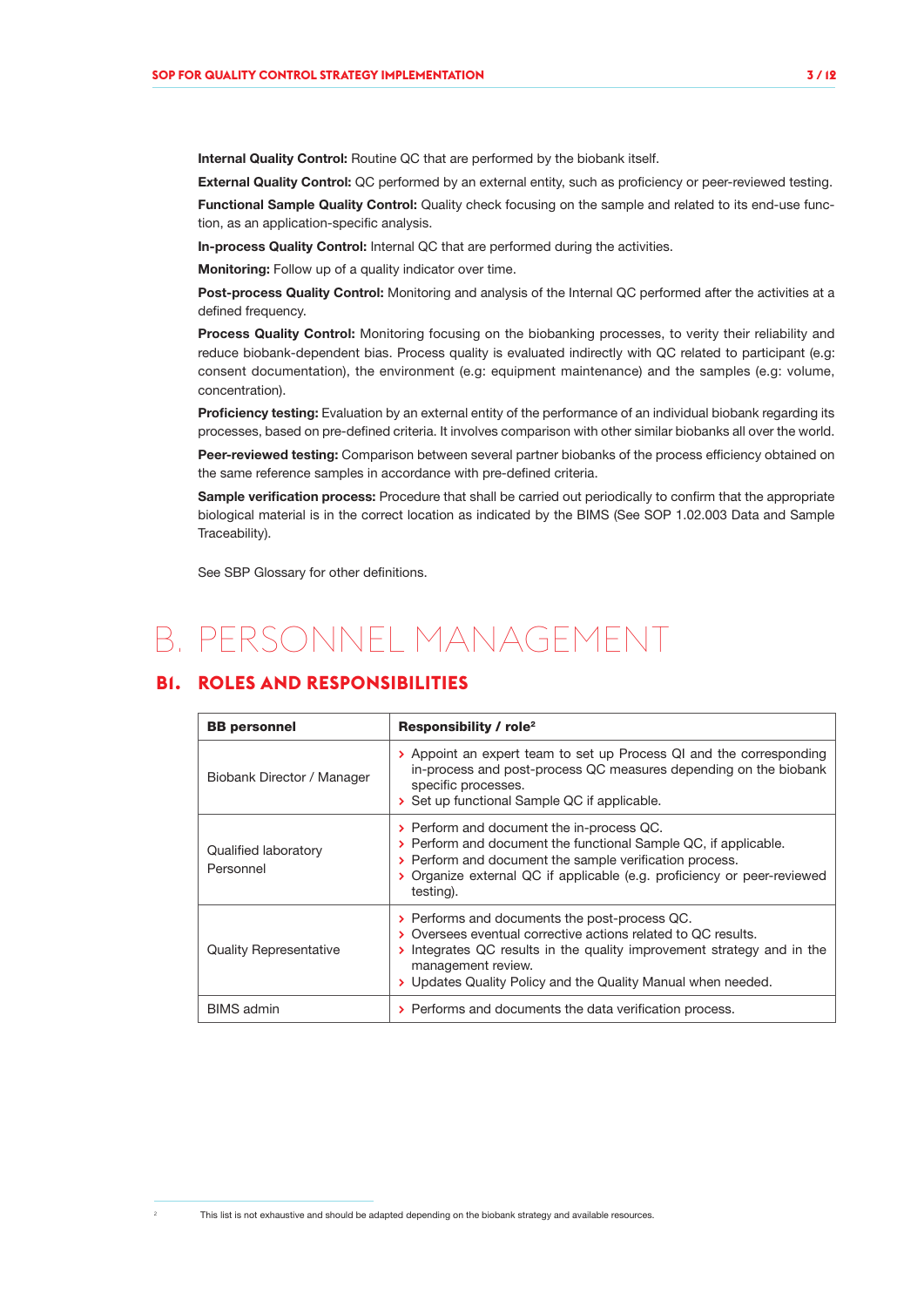# C. PROCESS MANAGEMENT

## **C1. FLOWCHART<sup>3</sup>**



<sup>3</sup> For more clarity, functional sample Quality Control (if applicable) is not included in the flowchart, but should undergo a similar flow.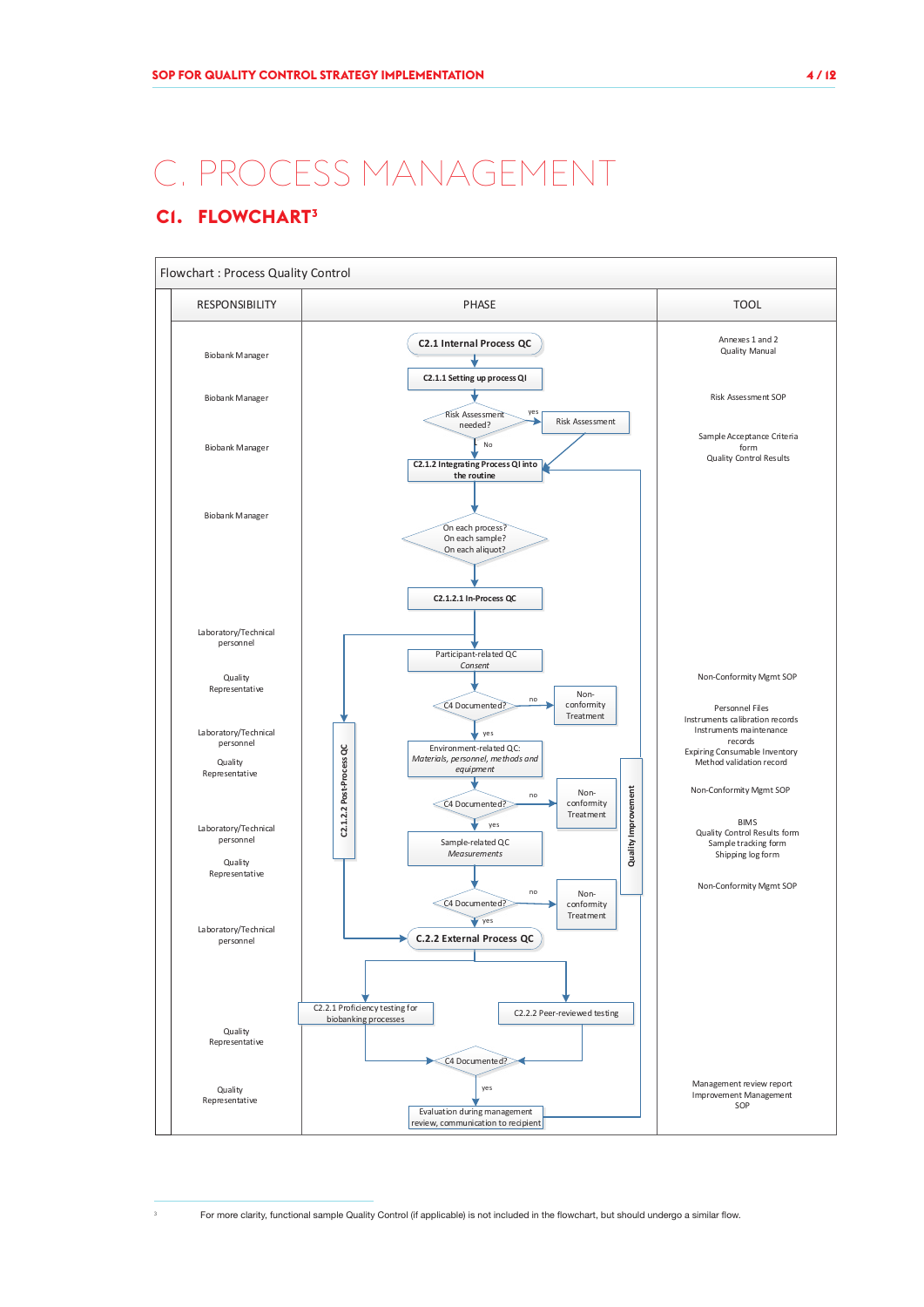#### **C2. PROCESS QUALITY CONTROL**

A use case for DNA processing has been developed to provide examples of Quality Controls across the entire biobanking processes (see annex 1).

#### **C2.1 Internal Process QC**

#### C2.1.1 Setting-up Process Quality Indicators

Based on the quality objectives defined in the Quality Manual, the biobank must define Quality Indicators (QI) that adequately represent the critical processes steps which should be monitored and controlled. To that end, an expert team should be appointed including all the biobanking processes stakeholders (biobank manager, laboratory technicians, nurses, IT technicians, etc.) to brainstorm the preanalytical workflow. Using a fishbone diagram (see annex 2) can be helpful to list all the factors that can contribute to impact the sample quality<sup>4</sup>. Based on these factors, the primary causes of defects could be inferred and linked to measurable Quality Indicators. If too many factors are listed, a risk analysis should also be conducted to prioritize the most critical parameters to monitor.

#### C2.1.2 Integrating Process QI into the routine

To introduce Quality Indicators in the routine operations of the biobank, two different approaches could be developed. First, some measures should be executed and documented during the execution of the processes. This kind of QC is called "In-process" in the next chapters, and is detailed in chapter C2.1.2.1. Then, a monitoring of the results obtained during the in-process QC should be performed to have a global overview of the process quality and to allow quality improvement. This kind of QC is called "Post-process" in the next chapters, and is detailed in Chapter C2.1.2.2. When applicable, Quality Indicators should be monitored for each process individually, and on each sample and aliquots. Quality Indicators and the expected results for In-Process QC should be integrated in the BIMS (e.g.: automatic recordings<sup>5</sup>) and/or in the Sample acceptance criteria form (see SBP form 2.03.003 Sample Acceptance Criteria).

#### *C2.1.2.1 In-process QC*

Examples of common Quality Indicators and related in-process QC based on the literature<sup>6</sup> are listed in the table below, for each process. In this document, for practical reason, we chose to classify Quality Indicators into three categories: participant-related (including consent), environment-related (including materials, personnel, methods and equipment) and sample-related<sup>7</sup> (including measurements), as information to gather in these categories are sequential, and facilitate the operational management. The list is not exhaustive and should be modified or completed depending on the specific biobanking field. Importantly, in-process QC should be linked to SBP datasets<sup>8</sup>.

| <b>Participant-related QC</b> |                      |                           |  |  |  |  |  |
|-------------------------------|----------------------|---------------------------|--|--|--|--|--|
| <b>Quality indicator</b>      | <b>In-process QC</b> | <b>Hints / Examples</b>   |  |  |  |  |  |
| Consent form                  | Present?             | record                    |  |  |  |  |  |
| Decision documentation        | Current status?      | consent withdrawal status |  |  |  |  |  |

References in Ch. E3: [4], [2]

Automatic recordings should always be preferred to manual recordings approach since it dramatically decreases data entry errors and thus have a clear impact on data quality.

<sup>6</sup> References in Ch. E3: [1], [6], [7], [5] and [3].

<sup>7</sup> This category should not be confused with functional sample QC. Here these are process QC that are performed on each sample to evaluate process quality (e.g: sample volume is an indicator of process and not sample quality).

<sup>8</sup> Available on: https://swissbiobanking.ch/tissue-and-liquid-data-sets/ https://swissbiobanking.ch/dataset-bacteria/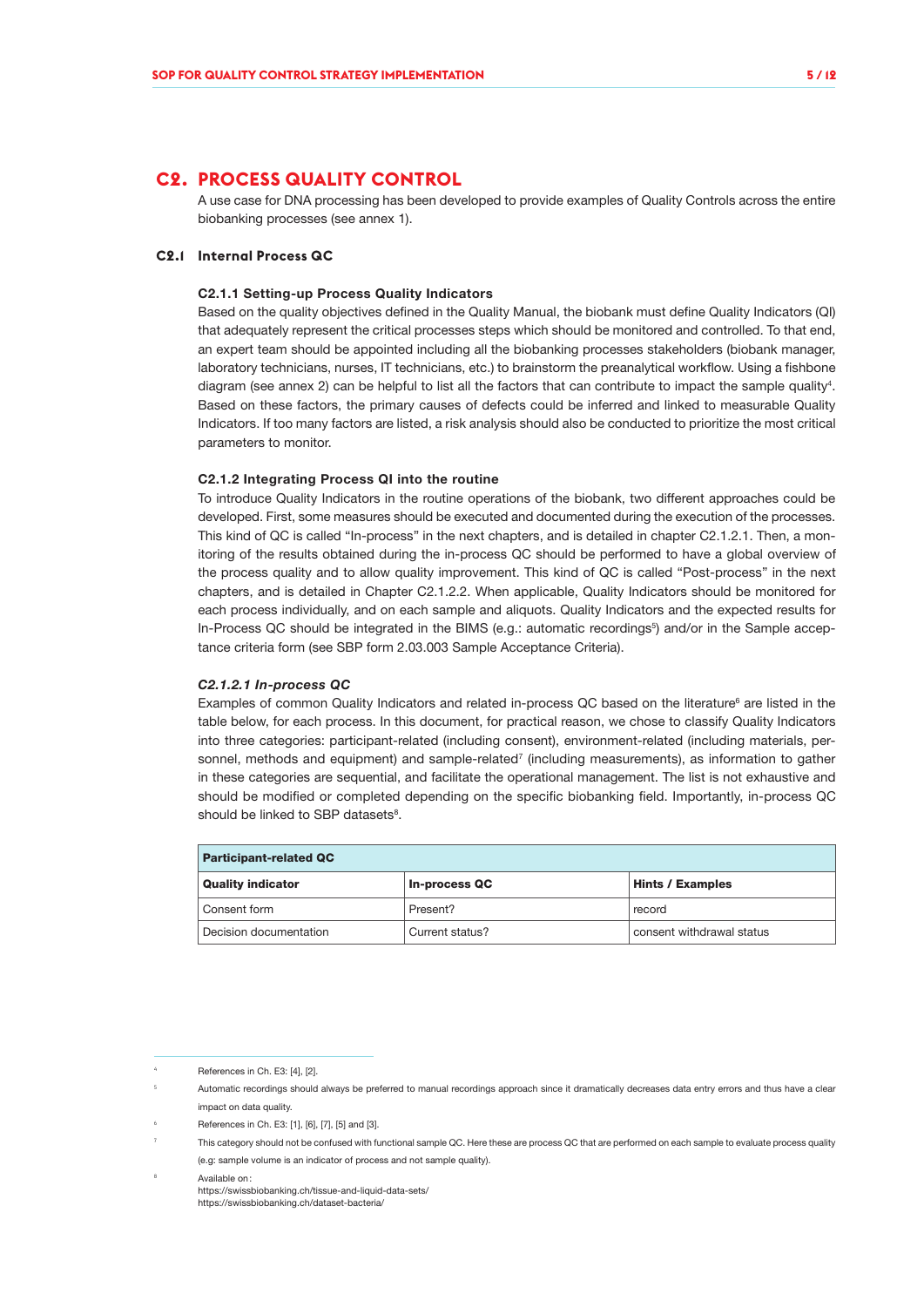| <b>Environment-related QC</b>                                                                                                                                                                                                                                                                                 |                                                    |                                                                                                            |  |  |  |  |  |  |
|---------------------------------------------------------------------------------------------------------------------------------------------------------------------------------------------------------------------------------------------------------------------------------------------------------------|----------------------------------------------------|------------------------------------------------------------------------------------------------------------|--|--|--|--|--|--|
|                                                                                                                                                                                                                                                                                                               |                                                    | Collection: Impact of collection conditions on sample<br>integrity?                                        |  |  |  |  |  |  |
|                                                                                                                                                                                                                                                                                                               |                                                    | Transport: Impact of transport conditions on sample                                                        |  |  |  |  |  |  |
|                                                                                                                                                                                                                                                                                                               |                                                    | integrity?                                                                                                 |  |  |  |  |  |  |
| Method validation and instruments<br>Current status?<br>qualification<br>Instruments maintenance<br>Current status?<br>Instruments calibration<br>Current status?<br>Instruments monitoring<br>Expiration date?<br>Instrument cleaning<br>Current status?<br>Current status?<br>freezers and shelf, rack, box |                                                    | Processing: Impact of centrifugation conditions on sam-                                                    |  |  |  |  |  |  |
|                                                                                                                                                                                                                                                                                                               |                                                    | ple integrity? Adequate aliquoting by a robot verified?<br>Storage: Impact of storage conditions on sample |  |  |  |  |  |  |
|                                                                                                                                                                                                                                                                                                               |                                                    | integrity?                                                                                                 |  |  |  |  |  |  |
|                                                                                                                                                                                                                                                                                                               |                                                    | Distribution: Distribution conditions impact on samples                                                    |  |  |  |  |  |  |
|                                                                                                                                                                                                                                                                                                               |                                                    | integrity?                                                                                                 |  |  |  |  |  |  |
|                                                                                                                                                                                                                                                                                                               |                                                    | Collection: scanning tool, short-term storage fridge                                                       |  |  |  |  |  |  |
|                                                                                                                                                                                                                                                                                                               |                                                    | Transport: Data logger for temperature                                                                     |  |  |  |  |  |  |
|                                                                                                                                                                                                                                                                                                               |                                                    | Reception: scanning tool, short-term storage fridge                                                        |  |  |  |  |  |  |
|                                                                                                                                                                                                                                                                                                               |                                                    | Processing: pipets, robots, scanning tool, centrifuges,                                                    |  |  |  |  |  |  |
|                                                                                                                                                                                                                                                                                                               |                                                    | short-term storage freezers                                                                                |  |  |  |  |  |  |
|                                                                                                                                                                                                                                                                                                               |                                                    | Storage: long-term storage freezers                                                                        |  |  |  |  |  |  |
|                                                                                                                                                                                                                                                                                                               |                                                    | Distribution: Data logger for temperature                                                                  |  |  |  |  |  |  |
|                                                                                                                                                                                                                                                                                                               |                                                    | Collection: short-term storage fridge                                                                      |  |  |  |  |  |  |
|                                                                                                                                                                                                                                                                                                               |                                                    | Transport: Data logger for temperature                                                                     |  |  |  |  |  |  |
|                                                                                                                                                                                                                                                                                                               |                                                    | Reception: short-term fridge                                                                               |  |  |  |  |  |  |
|                                                                                                                                                                                                                                                                                                               |                                                    | Processing: pipets, robots, centrifuges, short-term stor-                                                  |  |  |  |  |  |  |
|                                                                                                                                                                                                                                                                                                               |                                                    | age freezers<br>Storage: long-term storage freezers                                                        |  |  |  |  |  |  |
|                                                                                                                                                                                                                                                                                                               |                                                    | Distribution: Data logger for temperature                                                                  |  |  |  |  |  |  |
|                                                                                                                                                                                                                                                                                                               |                                                    | Collection: short-term fridge temperature                                                                  |  |  |  |  |  |  |
|                                                                                                                                                                                                                                                                                                               |                                                    | Transport: coolbox temperature                                                                             |  |  |  |  |  |  |
|                                                                                                                                                                                                                                                                                                               |                                                    | Reception: short-term fridge temperature                                                                   |  |  |  |  |  |  |
| Parameter recorded?                                                                                                                                                                                                                                                                                           | Processing: short-term storage freezer temperature |                                                                                                            |  |  |  |  |  |  |
|                                                                                                                                                                                                                                                                                                               |                                                    | Storage: long-term storage freezer temperature                                                             |  |  |  |  |  |  |
|                                                                                                                                                                                                                                                                                                               |                                                    | Distribution: coolbox temperature                                                                          |  |  |  |  |  |  |
| Material qualification                                                                                                                                                                                                                                                                                        |                                                    | Laboratory reagents and consumables                                                                        |  |  |  |  |  |  |
|                                                                                                                                                                                                                                                                                                               |                                                    | Transport: coolbox cleaning                                                                                |  |  |  |  |  |  |
|                                                                                                                                                                                                                                                                                                               |                                                    | Reception: coolbox cleaning                                                                                |  |  |  |  |  |  |
|                                                                                                                                                                                                                                                                                                               |                                                    | Processing: pipets, robots, centrifuge cleaning                                                            |  |  |  |  |  |  |
|                                                                                                                                                                                                                                                                                                               |                                                    | Storage: long-term storage freezers cleaning and<br>defrosting                                             |  |  |  |  |  |  |
| Identification of the fridges and                                                                                                                                                                                                                                                                             |                                                    | <b>Inventory or Tags</b>                                                                                   |  |  |  |  |  |  |
| Staff training                                                                                                                                                                                                                                                                                                | Current status?                                    | Monitoring of training                                                                                     |  |  |  |  |  |  |
| Service Level Agreement for out-<br>sourced activity                                                                                                                                                                                                                                                          | Current status?                                    | Presence of this document                                                                                  |  |  |  |  |  |  |
| Material Transfer Agreement                                                                                                                                                                                                                                                                                   | Current status?                                    | Distribution: Presence of this document                                                                    |  |  |  |  |  |  |
|                                                                                                                                                                                                                                                                                                               |                                                    |                                                                                                            |  |  |  |  |  |  |

٦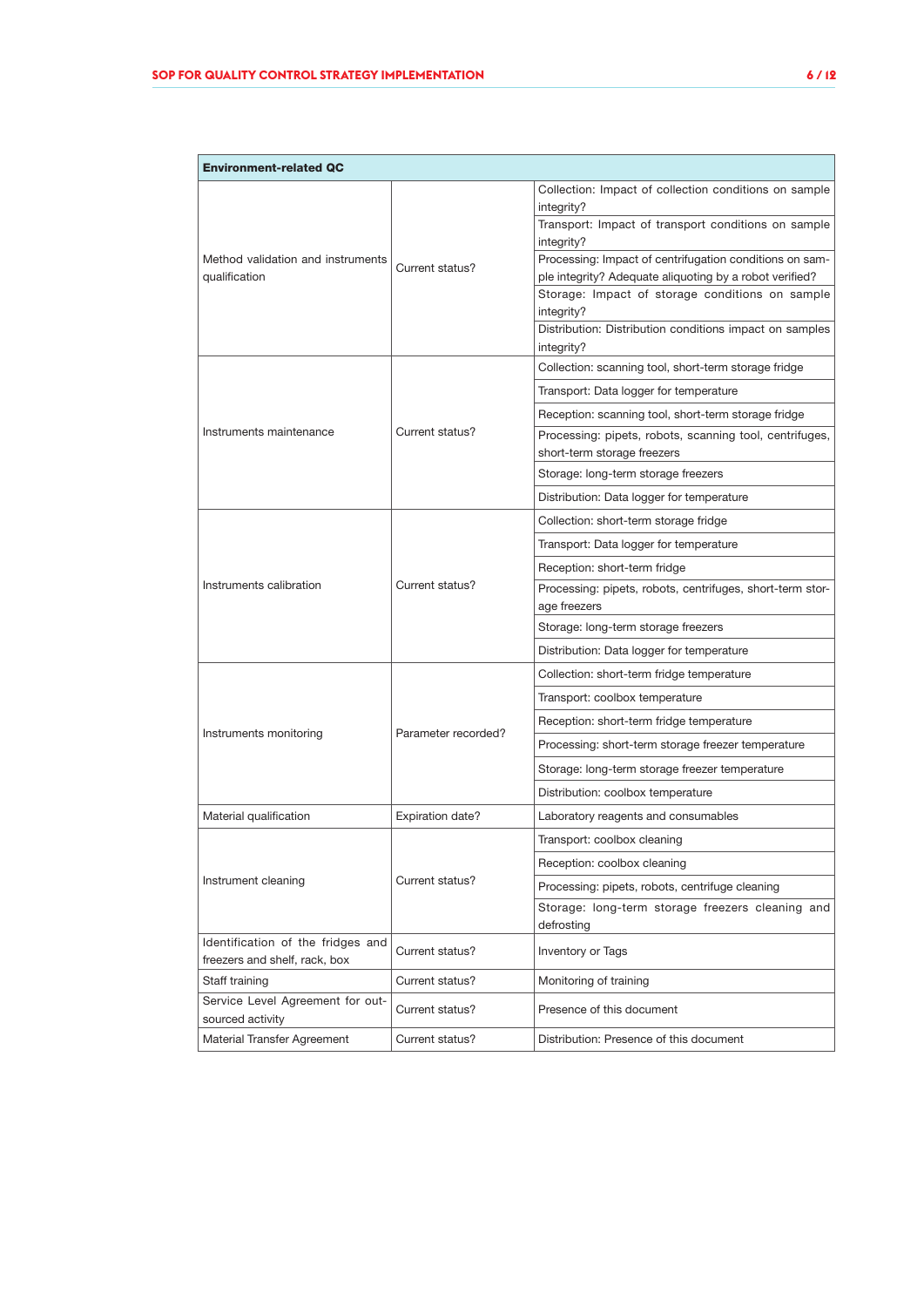| <b>Sample-related QC</b>    |                                            |                                                                                                                                                                                                                                                                                                                                                                                                                                                                                                            |  |  |  |  |  |  |
|-----------------------------|--------------------------------------------|------------------------------------------------------------------------------------------------------------------------------------------------------------------------------------------------------------------------------------------------------------------------------------------------------------------------------------------------------------------------------------------------------------------------------------------------------------------------------------------------------------|--|--|--|--|--|--|
| <b>Quality indicator</b>    | <b>In-process QC</b>                       | <b>Hints / Examples</b>                                                                                                                                                                                                                                                                                                                                                                                                                                                                                    |  |  |  |  |  |  |
| Identification              | Misidentification error?                   | Specimen type                                                                                                                                                                                                                                                                                                                                                                                                                                                                                              |  |  |  |  |  |  |
| Sample primary container    | Wrong or inappropriate?                    | Sample container                                                                                                                                                                                                                                                                                                                                                                                                                                                                                           |  |  |  |  |  |  |
| Long-term storage container | Wrong or inappropriate?                    | Sample container                                                                                                                                                                                                                                                                                                                                                                                                                                                                                           |  |  |  |  |  |  |
| Processes timings           | Exact timings?                             | Collection: Duration of blood draw, Process beginning<br>time and end, Time To Processing, Time to Freeze<br>Transport: Process beginning time and end, Time To<br>Processing, Time to Freeze<br>Reception: Process beginning time and end, Time To<br>Processing, Time to Freeze<br>Processing: Process beginning time and end, Time to<br>fixation, Cold ischemia time, warm ischemia time<br>Storage: Process beginning time and end, Time to<br>Freeze<br>Distribution: Process beginning time and end |  |  |  |  |  |  |
| Sample appearance           | As expected?                               | For blood: HIL index / coagulation                                                                                                                                                                                                                                                                                                                                                                                                                                                                         |  |  |  |  |  |  |
|                             |                                            | Collection: Pre-processing temperature, short-term<br>storage temperature<br>Transport: Transport temperature                                                                                                                                                                                                                                                                                                                                                                                              |  |  |  |  |  |  |
| Temperature                 | Temperature recorded?                      | Reception: Short-term storage temperature                                                                                                                                                                                                                                                                                                                                                                                                                                                                  |  |  |  |  |  |  |
|                             |                                            | Processing: Processing temperature, short-term<br>storage                                                                                                                                                                                                                                                                                                                                                                                                                                                  |  |  |  |  |  |  |
|                             |                                            | Storage: Long-term storage temperature                                                                                                                                                                                                                                                                                                                                                                                                                                                                     |  |  |  |  |  |  |
|                             |                                            | Distribution: Distribution temperature                                                                                                                                                                                                                                                                                                                                                                                                                                                                     |  |  |  |  |  |  |
| Sample Volume               | Exact?                                     | Volume                                                                                                                                                                                                                                                                                                                                                                                                                                                                                                     |  |  |  |  |  |  |
| Condition of centrifugation | Current status?                            | Processing: force, duration, temperature, brake                                                                                                                                                                                                                                                                                                                                                                                                                                                            |  |  |  |  |  |  |
| Sample type                 | Wrong or inappropriate sam-<br>ple matrix? | For blood: whole blood instead of plasma                                                                                                                                                                                                                                                                                                                                                                                                                                                                   |  |  |  |  |  |  |

#### *C2.1.2.2 Post-Process QC*

Additionally, post-process QC should be derived from in-process QC. Examples based on the literature<sup>9</sup> are listed in the table below. The list provided is not exhaustive and should be modified or completed depending on the specific biobanking field. Post-process QC should be performed at a pre-defined frequency to monitor the Quality Indicators and have a global trend overview.

Measurements should be made based on any documented information.

For example:

- **>** in the BIMS
- **>** on the reported QC results (Form 2.04.009 "Quality Control Results").
- **>** on the reported non-conformities (Form 2.04.007 "Non-Conformity Report")
- **>** in the sample tracking or shipping log forms (see SBP forms 2.03.001 "Sample tracking form" and 2.03.003 "Shipping log")
- **>** in instruments logbooks and Expiring Consumable Inventory (see SBP forms 2.02.002 "Equipment calibration records", 2.02.003 \*Equipment maintenance records" and 2.02.005 "Expiring Consumables Inventory").
- **>** in Personnel files (see SBP form 2.02.001 "Personnel file")
- **>** in Participant identification log (see SBP form 2.02.006 "Participant Identification log")
- **>** in Method validation records (see SBP form 2.03.004 "Method validation record")

Note that sample and data verification should be performed at a defined frequency (see SBP SOP 1.02.003 "Data and Sample Traceability").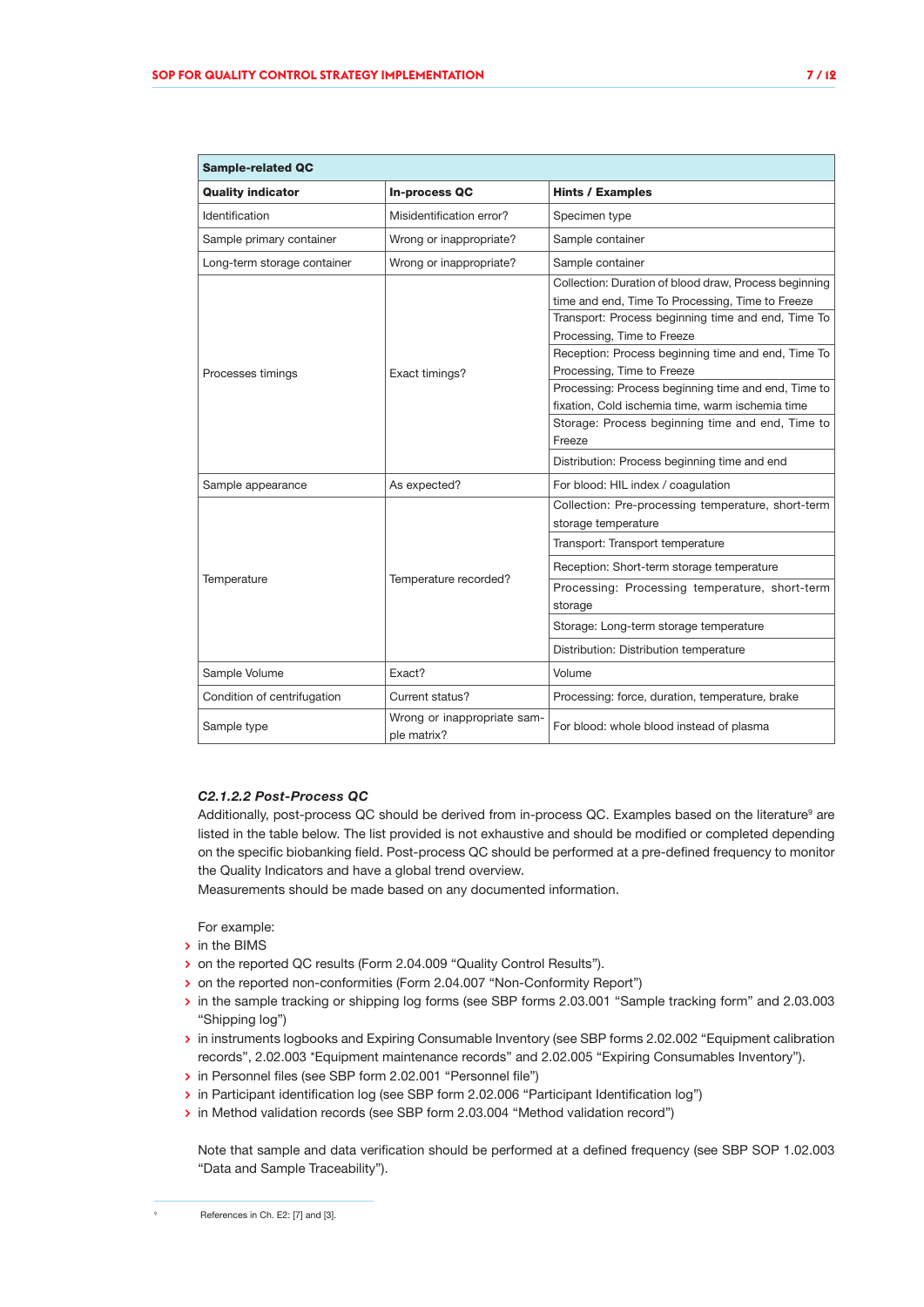The results obtained during post-process QC should be documented and evaluated during the management review (see form "2.04.005 Management review report").

| <b>Quality indicator</b>                                                      | <b>Post-process QC (examples)</b>                                                                                                                                                                                                                                                                                                                  |
|-------------------------------------------------------------------------------|----------------------------------------------------------------------------------------------------------------------------------------------------------------------------------------------------------------------------------------------------------------------------------------------------------------------------------------------------|
| Identification (Specimen type)                                                | Number of samples with a misidentification error / total num-<br>ber of samples                                                                                                                                                                                                                                                                    |
| Sample type                                                                   | Number of samples of wrong or inappropriate sample<br>matrix (e.g. whole blood instead of plasma) / total number<br>of samples                                                                                                                                                                                                                     |
| Sample tube (primary container, aliquots and long-term<br>storage tubes)      | Number of samples of wrong or inappropriate sample tube /<br>total number of samples                                                                                                                                                                                                                                                               |
| Process timings                                                               | Timings trends                                                                                                                                                                                                                                                                                                                                     |
| Sample appearance (HIL index / coagulation)                                   | Number of haemolyzed samples / total number of checked<br>samples for hemolysis;<br>Number of icteric samples / total number of checked sam-<br>ples for icterus<br>Number of lipemic samples / total number of checked sam-<br>ples for lipemia<br>Number of samples clotted / total number of samples with an<br>anticoagulant checked for clots |
| Temperature (Pre-processing temperature, short-term and<br>long-term storage) | Temperature trends                                                                                                                                                                                                                                                                                                                                 |
| Sample Volume                                                                 | Number of samples with incorrect sample volume / total<br>number of samples                                                                                                                                                                                                                                                                        |
| Sample damage                                                                 | Number of samples damaged / total number of samples                                                                                                                                                                                                                                                                                                |
| Sample missing                                                                | Number of samples not received / total number of samples                                                                                                                                                                                                                                                                                           |
| Sample location and traceability                                              | Number of samples not correctly located / Number of sam-<br>ples checked during sample verification process                                                                                                                                                                                                                                        |
| Data quality                                                                  | Number of samples with error in data entry / Number of sam-<br>ples checked during data verification process                                                                                                                                                                                                                                       |
| Staff performance                                                             | Number of detected errors by employee as a function of time                                                                                                                                                                                                                                                                                        |
| Recruitment performance                                                       | Number of recruited participants as a function of time                                                                                                                                                                                                                                                                                             |

#### **C2.2 External Process QC**

In addition to internal QC, biobanks should develop a strategy to evaluate their process quality compared to other similar biobanks.

This is recommended to every biobank, but particularly for the ones participating to multicentre studies or willing to be accredited to ISO standard (ISO 20387). To that end, two different options could be developed: participating to external proficiency testing or organizing peer-reviewed testing with partner biobanks. Both options involve comparison of process quality to external biobanks, used as referential. In any case, external process QC requires to have an insight into the downstream application, to choose the analytical method for comparison.

Importantly, for any external QC, a reference material is used, and is the basis for the comparison. Biobank should guarantee that no bias is introduced in the procedure before comparison analysis. Specifically concerning transport of the reference material between biobanks or testing entities, critical parameters (temperature, time) should be previously discussed between the different stakeholders and acceptable values should be predefined.

#### C2.2.1 Proficiency testing for biobanking processes

Proficiency testing is the biobank performance evaluation by an external entity (organizer) regarding its samples or processes, based on pre-defined criteria. It involves comparison with other similar biobanks all over the world. The basic principle is that the biobank receives from the organizer a reference sample to process, and send it back to the organizer. The reference sample is analyzed by the organizer and the results are compared with other similar biobanks, according to pre-defined criteria. At the end, the biobank receives a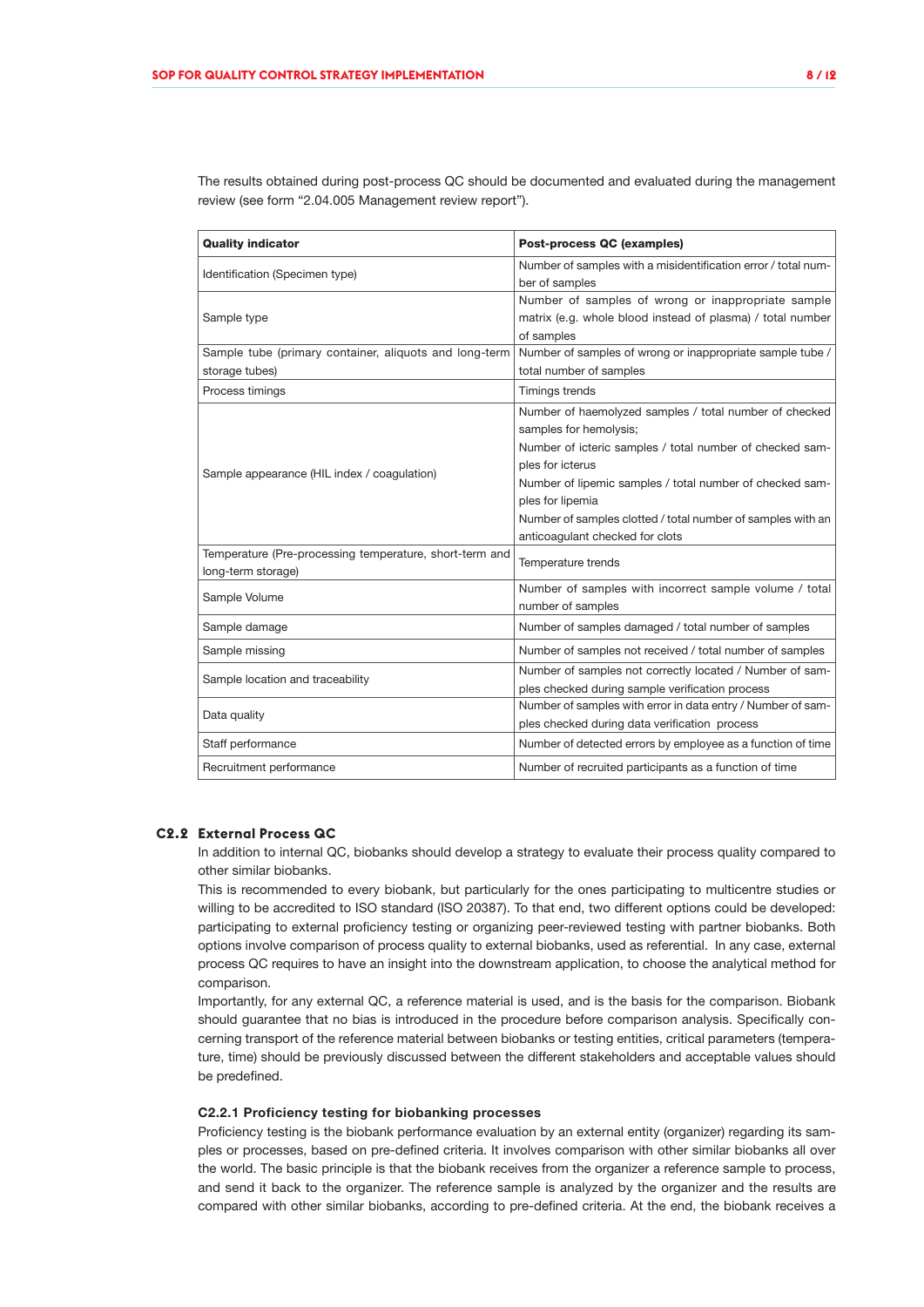report indicating results of the benchmarking. When this approach is chosen, proficiency testing should be performed at a pre-defined frequency, to monitor the evolution of the practices.

#### C2.2.2 Peer-reviewed testing

Peer-reviewed testing is a comparison between several partner biobanks of the process efficiency obtained on the same reference sample, in accordance with pre-defined criteria. It is particularly recommended when several biobanks would like to share samples in the frame of a specific project. It involves getting one adequate reference sample to share between the different partners, as a certified standard, or as a pool of additional samples, specifically dedicated to quality purpose. This reference sample should be processed by all the partner biobanks, to ensure reliability and efficiency of the biobanking processes. A reference laboratory should be chosen for the reference sample analysis, depending on pre-defined criteria. At the end, a comparative analysis should be performed, with adequate statistical analysis. When this approach is chosen, peer-reviewed testing should be performed at a pre-defined frequency, to monitor the evolution of the practices.

#### **C3. FUNCTIONAL SAMPLE QUALITY CONTROL**

When the exact application for downstream analysis is known for the biobanked samples, quality attributes should be inferred from this specific purpose to check for the sample quality individually. This aspect is particularly important for biobanks that have no or a lack of control of the pre-analytical aspects related to sample collection and processing, but know the intended purpose. QC should be specifically oriented to monitor these quality attributes and guarantee that the biobanked samples are fit-for-purpose. Parameters should be determined depending on the specific use and documented in the BIMS or in the Sample Acceptance criteria form (see SBP form 2.03.003 "Sample Acceptance Criteria").

#### **C4 . QC DOCUMENTATON**

Results obtained for internal QC should be registered directly in the BIMS, or documented in the Quality Control Results form (see SBP form 2.04.009 Quality Control Results).

Summary of the external process QC should be documented with the corresponding results.

All the QC results should be gathered in reports and evaluated during the management review (see form 2.04.005 "Management review report") to serve as a basis for quality improvement process (see SBP SOP 1.04.003 "Improvement Management"), including corrective actions.

#### **C5. QC COMMUNICATION**

Results obtained for internal and external QC should be communicated to recipient user when applicable. For critical material (e.g.: cells), a Certificate of Analysis listing the details of the performed QC on the sample could be prepared.

#### **C6. QUALITY CONTROL**

NA

## D. RESOURCE MANAGEMENT

**D1. MATERIALS AND EQUIPMENT** NA

**D2. POTENTIAL HAZARDS AND PRECAUTIONS TO TAKE** NA

**D3. PROTECTIVE WEAR AND SAFETY EQUIPMENT** NA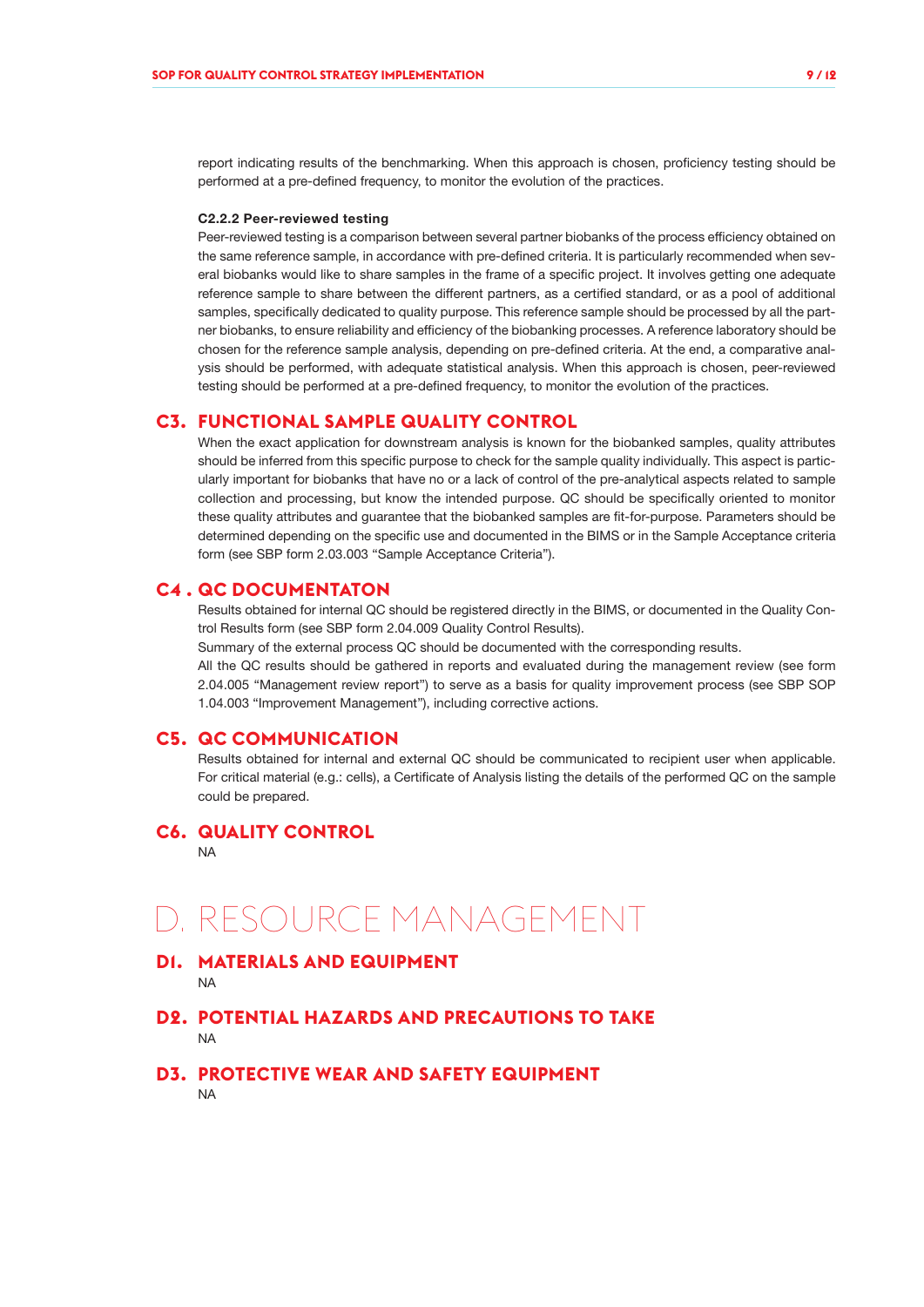## E. REFERENCES

#### **E1. REFERENCE TO OTHER SBP DOCUMENTS**

- Please find refer to the following documents that are relevant to this WI<sup>10</sup>.
- **>** SBP Datasets
- **>** 1.04.002 Non-Conformity Management SOP
- **>** 1.04.003 Improvement Management SOP
- **>** 2.04.007 Non-Conformity Report Form
- **>** 2.04.009 Quality Control Results
- **>** 1.02.003 "Data and Sample Traceability"
- **>** 2.02.002 "Equipment calibration records"
- **>** 2.02.003 "Equipment maintenance records"
- **>** 2.03.001 "Sample tracking form"
- **>** 2.03.003 "Shipping log"
- **>** 2.02.001 "Personnel file"
- **>** 2.02.006 "Participant Identification log")
- **>** 2.02.005 "Expiring Consumables Inventory"
- **>** 2.03.004 "Method validation record"
- **>** 2.03.003 "Sample Acceptance Criteria"
- **>** 2.04.005 "Management review report"

#### **E2. SCIENTIFIC REFERENCES**

[1] Campbell LD, Astrin JJ, DeSouza Y, Giri, J, Patel AA, Rawley-Payne M, Rush A and Sieffert N. The 2018 Revision of the ISBER Best Practices: Summary of Changes and the Editorial Team's Development Process. Biopreservation and Biobanking 16(1): 3-6.

[2] Dollé, L., Bekaert, S., High‐Quality Biobanks: Pivotal Assets for Reproducibility of OMICS‐Data in Biomedical Translational Research. Proteomics 2019, 19, 1800485.

[3] Esteva-Socias, M., Artiga, M., Bahamonde, O. et al. In search of an evidence-based strategy for quality assessment of human tissue samples: report of the tissue Biospecimen Research Working Group of the Spanish Biobank Network. J Transl Med 17, 370 (2019). https://doi.org/10.1186/s12967-019-2124-8

[4] Flegar-Meštrić, Z., Perkov, S., Radeljak, A., Kardum Paro, M., Prkačin, I., & Devčić-Jeras, A. (2017). Risk analysis of the preanalytical process based on quality indicators data, *Clinical Chemistry and Laboratory Medicine (CCLM)*, 55(3), 368-377. doi: https://doi.org/10.1515/cclm-2016-0235

[5] Charlotte Gils, Mads Nybo, Quality Control of Preanalytical Handling of Blood Samples for Future Research: A National Survey, *The Journal of Applied Laboratory Medicine*, Volume 5, Issue 1, January 2020, Pages 83–90, https://doi.org/10.1373/ jalm.2019.029942

[6] Lippi, G., Betsou, F., Cadamuro, J., Cornes, M., Fleischhacker, M., Fruekilde, P., Neumaier, M., Nybo, M., Padoan, A., Plebani, M., Sciacovelli, L., Vermeersch, P., von Meyer, A., Simundic, A., & on behalf of the Working Group for Preanalytical Phase (WG-PRE), European Federation of Clinical Chemistry and Laboratory Medicine (EFLM). (2019). Preanalytical challenges – time for solutions, *Clinical Chemistry and Laboratory Medicine (CCLM)*, 57(7), 974-981. doi: https://doi.org/10.1515/ cclm-2018-1334

[7] Sciacovelli, L., Panteghini, M., Lippi, G., Sumarac, Z., Cadamuro, J., Galoro, C., Pino Castro, I., Shcolnik, W., & Plebani, M. (2017). Defining a roadmap for harmonizing quality indicators in Laboratory Medicine: a consensus statement on behalf of the IFCC Working Group "Laboratory Error and Patient Safety" and EFLM Task and Finish Group "Performance specifications for the extra-analytical phases", *Clinical Chemistry and Laboratory Medicine (CCLM)*, 55(10), 1478-1488. doi: https:// doi.org/10.1515/cclm-2017-0412

#### **E3. ANNEXES**

- **>** Annex 1: Use case: Internal Process QC strategy for a DNA biobank.
- **>** Annex 2: Fishbone diagram

#### **E4. REVISION HISTORY**

| Document number     | <b>Revision date</b> | <b>Author</b> | <b>Details of revision</b> |  |  |  |
|---------------------|----------------------|---------------|----------------------------|--|--|--|
| $^{\circ}$ 1.04.005 |                      | <b>SBP</b>    | Initial release            |  |  |  |

<sup>10</sup> All the aforementioned documents are freely available on: https://swissbiobanking.ch/sops-forms/ and https://swissbiobanking.ch/ tissue-and-liquid-data-sets/.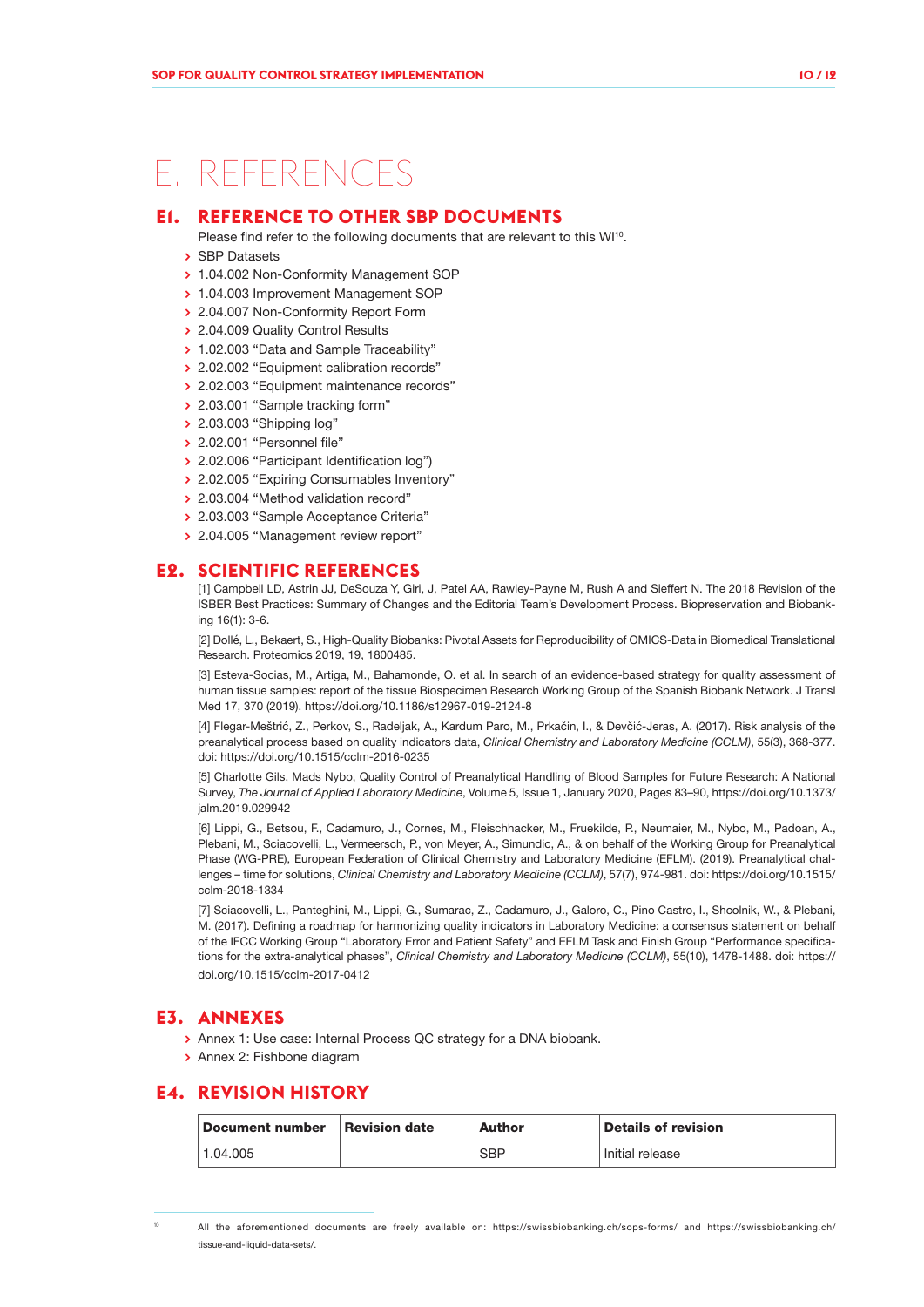| l<br>Ĭ<br>・ ここく りこ<br>$\overline{\phantom{a}}$<br>J                                                                                                                               |                  |
|-----------------------------------------------------------------------------------------------------------------------------------------------------------------------------------|------------------|
| ana si<br>The li<br><b>Tre spech</b><br>1SI.<br>ומעטוניוט שעו<br>ì<br>g<br>š<br>Ş<br>İ<br>Ś<br>лщr <sup>.</sup><br>ş<br>auws pl<br>9<br>õ<br>ś<br>annon<br><b>ANGUVe</b><br>na on | i<br>D<br>ì<br>Ĭ |

| <b>DOCCININHIOZ</b>                                                                                                                                                                                                                        | ō<br>DNA integrity and fragmentation                                                                                         | ٠,<br>DNA concentration and purity                                                                                        | ءِ<br>tions of centrifugation, sample type<br>appearance, temperatures, sample volume, condi-<br>term storage container, processes timings, sample<br>Identification,<br>Sample primary container, long-                                                                                                      | N,<br>Agreements with external stakeholders                                              | ٠<br>Staff training                            | ŗ,<br>Reagents qualification (material)                                                                                                                        | ÷.<br>tion, monitoring and cleaning<br>Instruments identification, maintenance, calibra-                                                                                                                                                                                                                                                                                                                                                                                                                             |                                                                                                                                                              | ب<br>Method validation and instrument qualification                                                                                                                                                                                                                                                                                                                                |                                              | 'n,<br>Consent Decision documentation                                                                                                                                          | $\overline{\phantom{0}}$<br>Consent form                     |                 | Ю<br><b>QUALITY INDICATORS</b><br><b>GISTO BE NONITORED</b>               | <b>DEFINE QUALITY</b><br>OBJECTIVES                                                                                                              |
|--------------------------------------------------------------------------------------------------------------------------------------------------------------------------------------------------------------------------------------------|------------------------------------------------------------------------------------------------------------------------------|---------------------------------------------------------------------------------------------------------------------------|---------------------------------------------------------------------------------------------------------------------------------------------------------------------------------------------------------------------------------------------------------------------------------------------------------------|------------------------------------------------------------------------------------------|------------------------------------------------|----------------------------------------------------------------------------------------------------------------------------------------------------------------|----------------------------------------------------------------------------------------------------------------------------------------------------------------------------------------------------------------------------------------------------------------------------------------------------------------------------------------------------------------------------------------------------------------------------------------------------------------------------------------------------------------------|--------------------------------------------------------------------------------------------------------------------------------------------------------------|------------------------------------------------------------------------------------------------------------------------------------------------------------------------------------------------------------------------------------------------------------------------------------------------------------------------------------------------------------------------------------|----------------------------------------------|--------------------------------------------------------------------------------------------------------------------------------------------------------------------------------|--------------------------------------------------------------|-----------------|---------------------------------------------------------------------------|--------------------------------------------------------------------------------------------------------------------------------------------------|
| criteria form.<br>matic recordings) or in the Sample acceptance<br>in-Process QC are integrated in the BIMS (auto-<br>Quality Indicators and the expected results for                                                                      | Is fragmentation profile as expected (e.g: DNA Integrity number > 7)?                                                        | ā,<br>Is measured concentration (fluorometry) > 100 ng/ µl?<br>Purity: Is 0D 260/280 (spectrophotometry) > 1.6 and < 2.0? | $\mathtt{ir}$ . $\mathtt{ir}$ .<br>Is sample correctly identified?<br>Are all the Processes temperatures documented, and conform to the validation parameters?<br>Are the primary or long-term containers appropriate?<br>Are all the Processes timings documented, and conform to the validation parameters? | Are Service Level Agreements (SLA) and Material/Data Transfer Agreements (MDTA) signed?  | Is every task performed by trained staff?      | consumables)<br>Is the material qualified (not expired)? (DNA extraction/isolation/purification kits, reagents and buffers,                                    | b. For each instrument, according to the leaflets of the manufacturers: are maintenance, calibration and<br>$\mathbf{\hat{p}}$<br>Ċ.<br>For the fridges and freezers: Is temperature recorded by the sensor in the expected range (e.g. 2'C to<br>8'C for fridges, -25 to -15'C / below -65'C for freezers)?<br>Are all the instruments (fridges, freezers, pipets, vortex, centrifuges, spectrophotometer, fluorometer,<br>cleaning needed and if yes, are they performed?<br>automated electrophoresis) identified | ن ج<br>Are transport and storage conditions (temperature, duration) validated for DNA?<br>Are shipping conditions (temperature, duration) validated for DNA? | $\mathbf{\underline{\omega}}$<br>ā<br>According to the leaflet of the manufacturers, to the literature or to results obtained by the biobank:<br>are methods/instruments used to evaluate DNA concentration, purity, integrity and fragmentation<br>Is method for DNA extraction/isolation/purification validated for the sample type?<br>validated/qualified for the sample type? |                                              | $\ddot{\Omega}$ in $\ddot{\Omega}$<br>Is the consent withdrawal documented?<br>$\overline{\sigma}$<br>the consent decision status updated?<br>the consent decision documented? | $\overline{\overline{w}}$<br>the consent process documented? | N PROCESS QCs   | <b>CH</b><br><b>FOR EACH QI</b><br><b>GCs TO BE CHECKED</b>               | could emerge from research studies.<br>ing the future analytical needs and purposes that<br>Providing samples of appropriate quality, anticipat- |
| Results obtained for internal QC are registered<br>directly in the BIMS, or documented in the Qua<br>Control Results form.<br>the Quality                                                                                                  |                                                                                                                              |                                                                                                                           |                                                                                                                                                                                                                                                                                                               |                                                                                          |                                                |                                                                                                                                                                |                                                                                                                                                                                                                                                                                                                                                                                                                                                                                                                      |                                                                                                                                                              |                                                                                                                                                                                                                                                                                                                                                                                    |                                              |                                                                                                                                                                                |                                                              |                 |                                                                           | emerge from research studies.<br>Providing data of appropriate quality, anticipating the<br>future computational needs and purposes that could   |
| process, including corrective actions.<br>review to serve as a basis for quality improvement<br>QC results are reviewed during the management                                                                                              | $\rightarrow$ FO<br>↓<br>$\rightarrow$ DATASETS SBP datasets<br>Loc 203.002 Shipping Log<br>RM 2.03.001 Sample Tracking Form |                                                                                                                           | A <b>TENPLATE</b> SBP MMTA<br>↓<br>TEMPLATE SLA                                                                                                                                                                                                                                                               | $\rightarrow$ 50P 1.02.001 Personnel Management SOP<br>↓<br>RECORD 202001 Personnel File | > RECORD 202005 Expiring consumables Inventory | ↓<br>$\frac{1}{\sqrt{2}}$<br>↓<br>RECORD 202.004 Equipment inventory<br>cos<br>1. 202.002 Equipment calibration record<br>202.003 Equipment maintenance record | → SOP 1.02.002 Equipment management SOP                                                                                                                                                                                                                                                                                                                                                                                                                                                                              | → RECORD 203.004 Method Validation Record<br>$\rightarrow$ 502 1.03.002 Validation of methods SOP                                                            |                                                                                                                                                                                                                                                                                                                                                                                    |                                              | $\rightarrow$ LOG 202.006 Participant enrollment log and withdrawal log<br>$\rightarrow$ DATASETS SBP datasets                                                                 |                                                              |                 | Providing appropriate measures for the protection of<br>data and samples. |                                                                                                                                                  |
| → <u>REPORT</u> 2.03.003 Sample Acceptance Criteria<br>→ <u>REPORT</u> 2.04.009 Quality Control Results<br>$\downarrow$<br>$\rightarrow$ 502 1.04.003 Improvement Management SOP<br>$\frac{1}{2}$<br>[7] 2.04.005 Management review report |                                                                                                                              |                                                                                                                           |                                                                                                                                                                                                                                                                                                               |                                                                                          |                                                |                                                                                                                                                                | → Loc 204.008 Non-conformity log<br>→ REPORT 2.04.007 Non-Conformity Report<br>d. DNA Fragmentation profiles evolution over<br>time?                                                                                                                                                                                                                                                                                                                                                                                 | c. Mean DNA Integrity Number (of comparable<br>samples) over time?<br>time?                                                                                  | 9 and 10<br>a. Mean DNA concentration (of comparable<br>b. Mean purity (of comparable samples) over<br>samples) over time?                                                                                                                                                                                                                                                         | > SOP 1.04.002 Non-Conformity management SOP | ite lO<br>Number of Non-conformities over time, related<br>ID, treaceability, data quality, etc.<br>to different categories: identification, volume,<br>Ċ.                     | Monitoring every 6 months (examples):                        | POST-PROCESS QC |                                                                           | → POLICY Quality Manual                                                                                                                          |

**SAMPLE ENVIRONMENT PARTICIPANT**